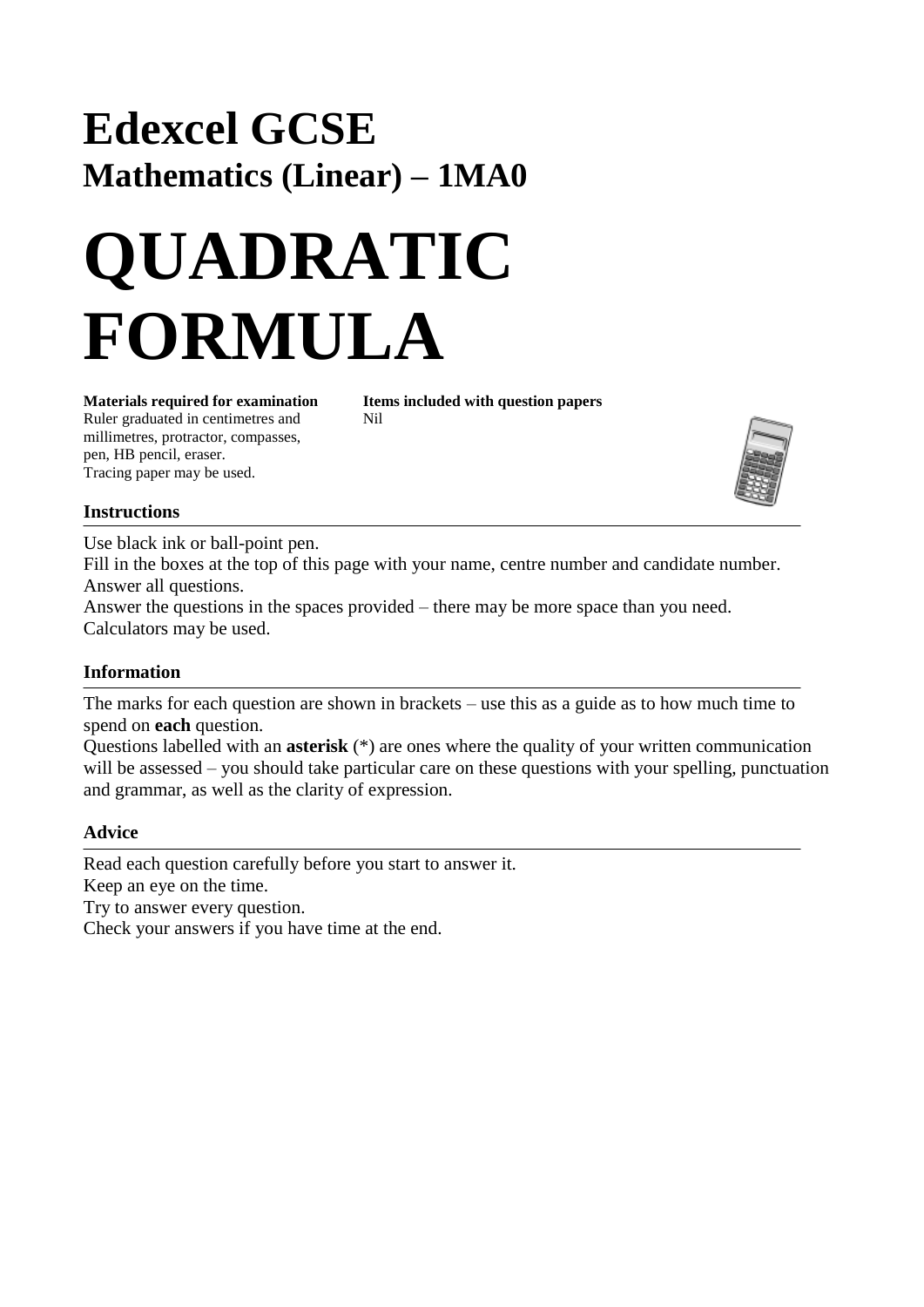**1.** Solve  $3x^2 + 7x - 13 = 0$ Give your solutions correct to 2 decimal places.

*x* = ................................ or *x* = ................................

 **(3 marks)**

**2.** Solve the equation

$$
2x^2 + 6x - 95 = 0
$$

Give your solutions correct to 3 significant figures.

*x* = ...................................... or *x* = ......................................

 **(3 marks)**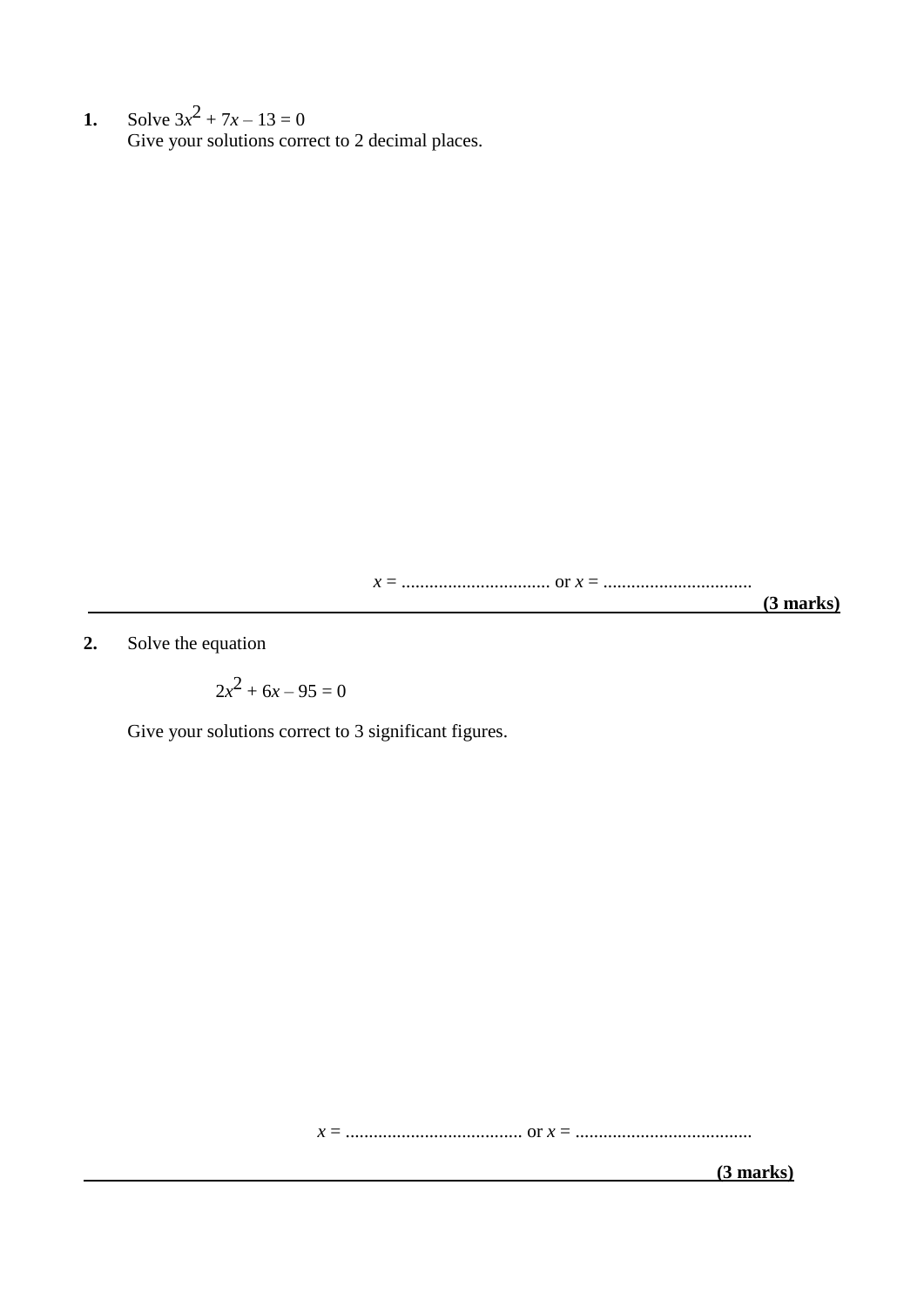**3.** Solve  $x^2 + 3x - 5 = 0$ Give your solutions correct to 4 significant figures.

……………………….

 **(3 marks)**

**4.** Solve this quadratic equation.

 $x^2 - 5x - 8 = 0$ 

Give your answers correct to 3 significant figures.

*x* = .....................................or *x* **=** .....................................

 **(3 marks)**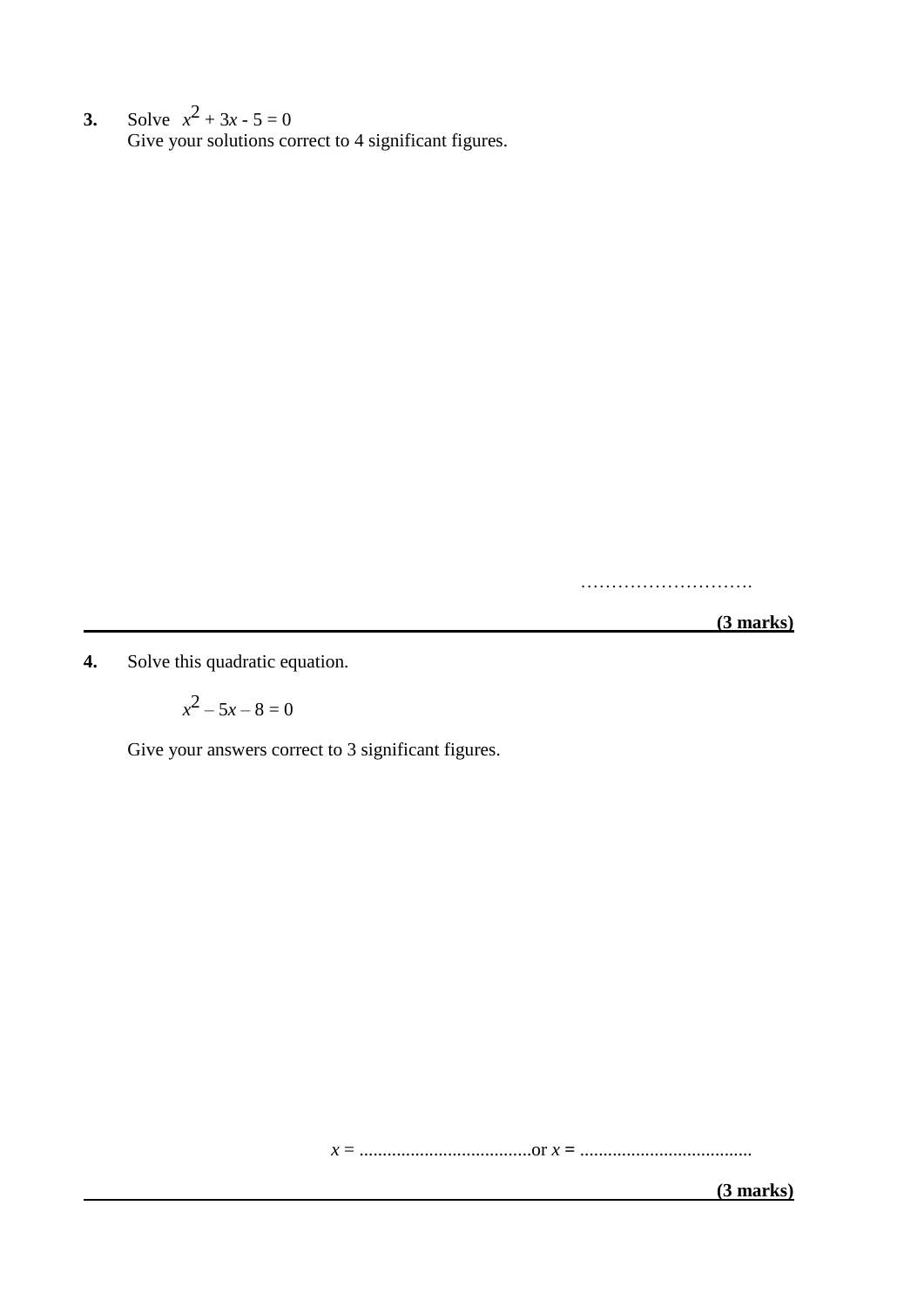**5.** (a) Solve  $x^2 - 2x - 1 = 0$ 

Give your solutions correct to 2 decimal places.

.......................................................

**(3)**

(b) Write down the solutions, correct to 2 decimal places, of  $3x^2 - 6x - 3 = 0$ 

.......................................................

**(2)**

 **(5 marks)**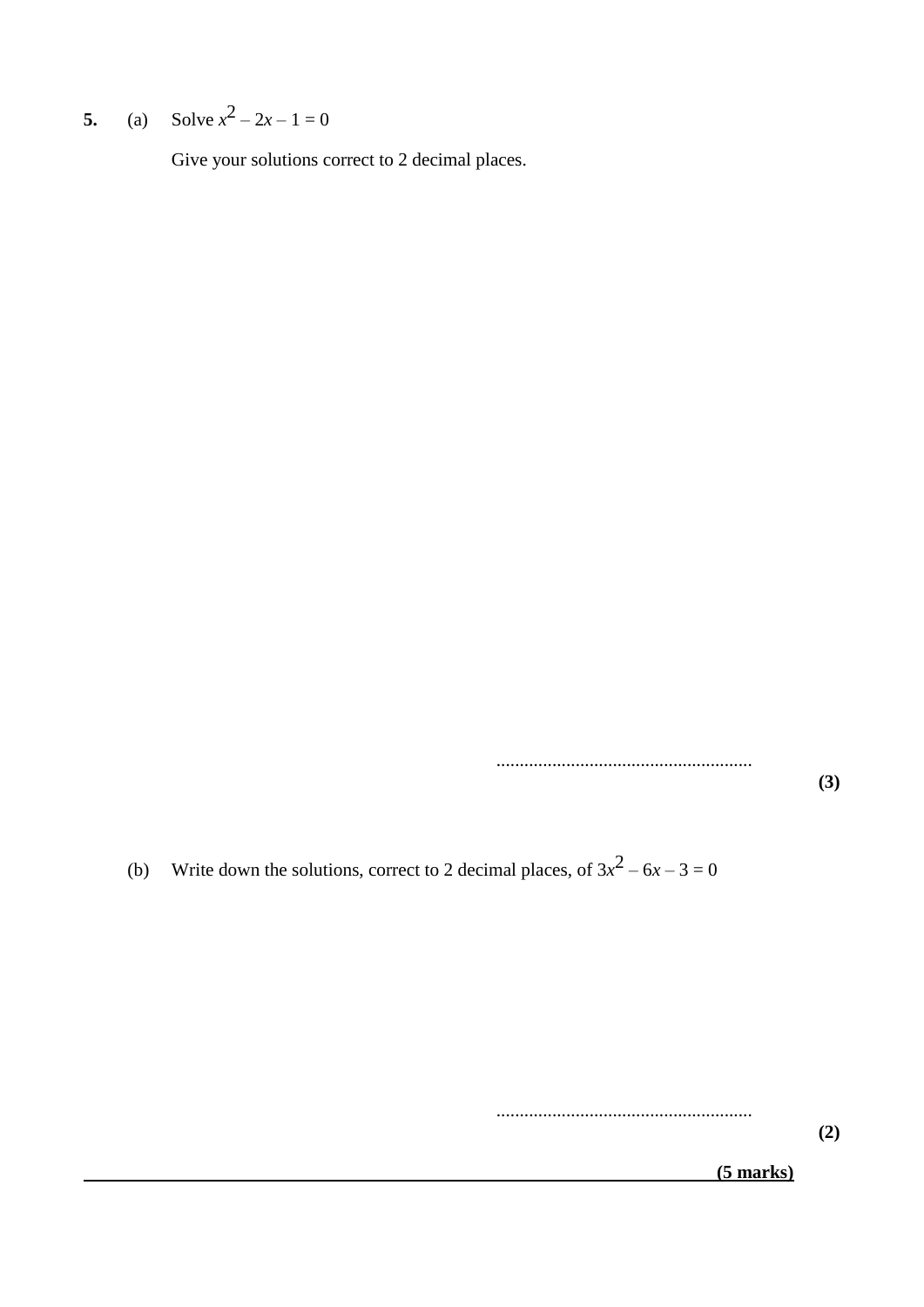**6.** (a) Solve  $x^2 + x + 11 = 14$ Give your solutions correct to 3 significant figures.

......................................................

**(3)**

$$
y = x^2 + x + 11
$$

The value of *y* is a prime number when  $x = 0, 1, 2$  and 3

The following statement is **not** true.  $y = x^2 + x + 11$  is **always** a prime number when *x* is an integer'

(b) Show that the statement is not true.

.....................................................................................................................................

.....................................................................................................................................

**(2)**

 **(5 marks)**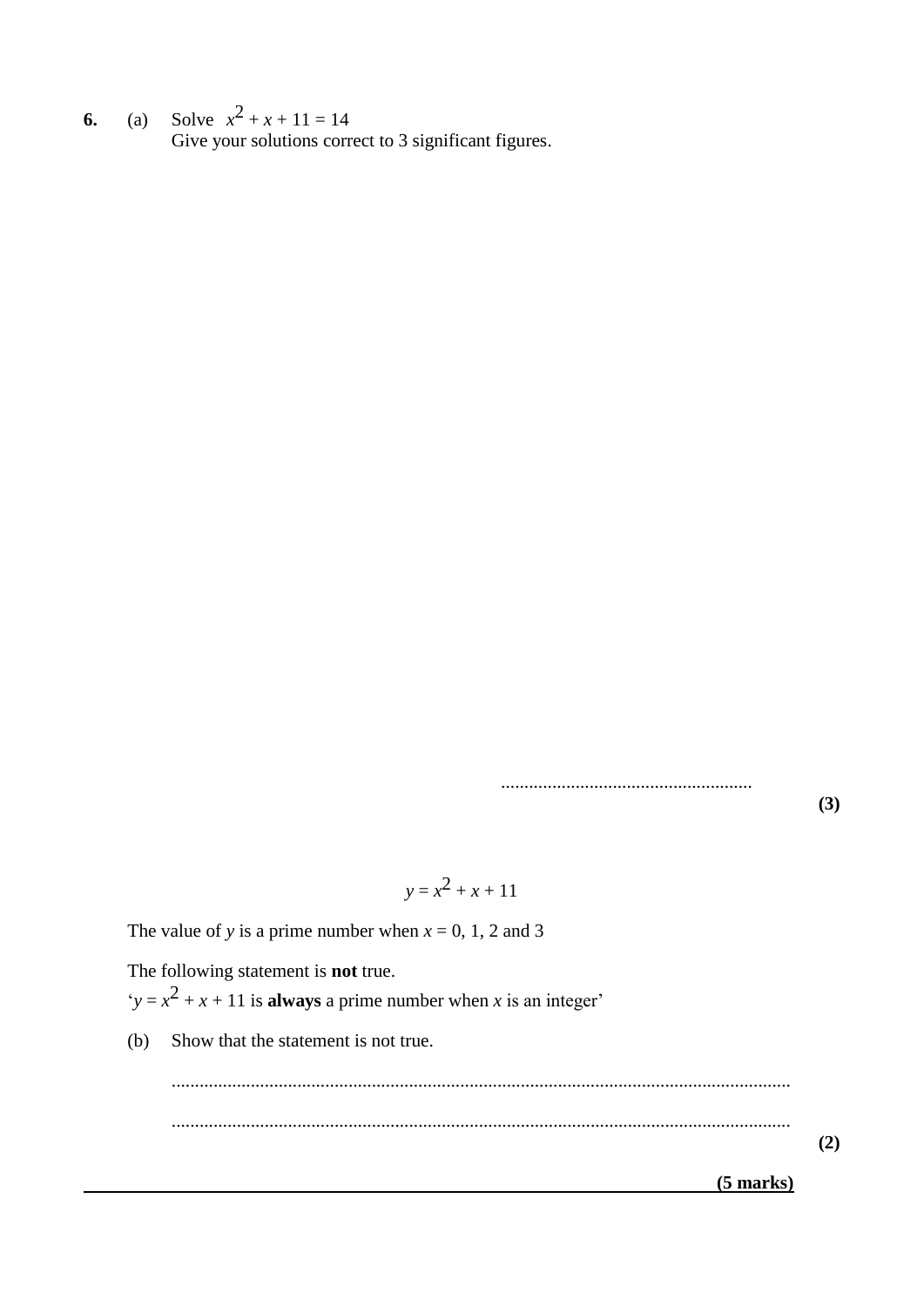**7.** The diagram below shows a 6-sided shape. All the corners are right angles. All the measurements are given in centimetres.



Diagram **NOT** accurately drawn

The area of the shape is 95 cm<sup>2</sup>.

(a) Show that  $2x^2 + 6x - 95 = 0$ 

**(3)**

(b) Solve the equation

$$
2x^2 + 6x - 95 = 0
$$

Give your solutions correct to 3 significant figures.

*x* = ...................................... or *x* = ......................................

**(3)**

 **(6 marks)**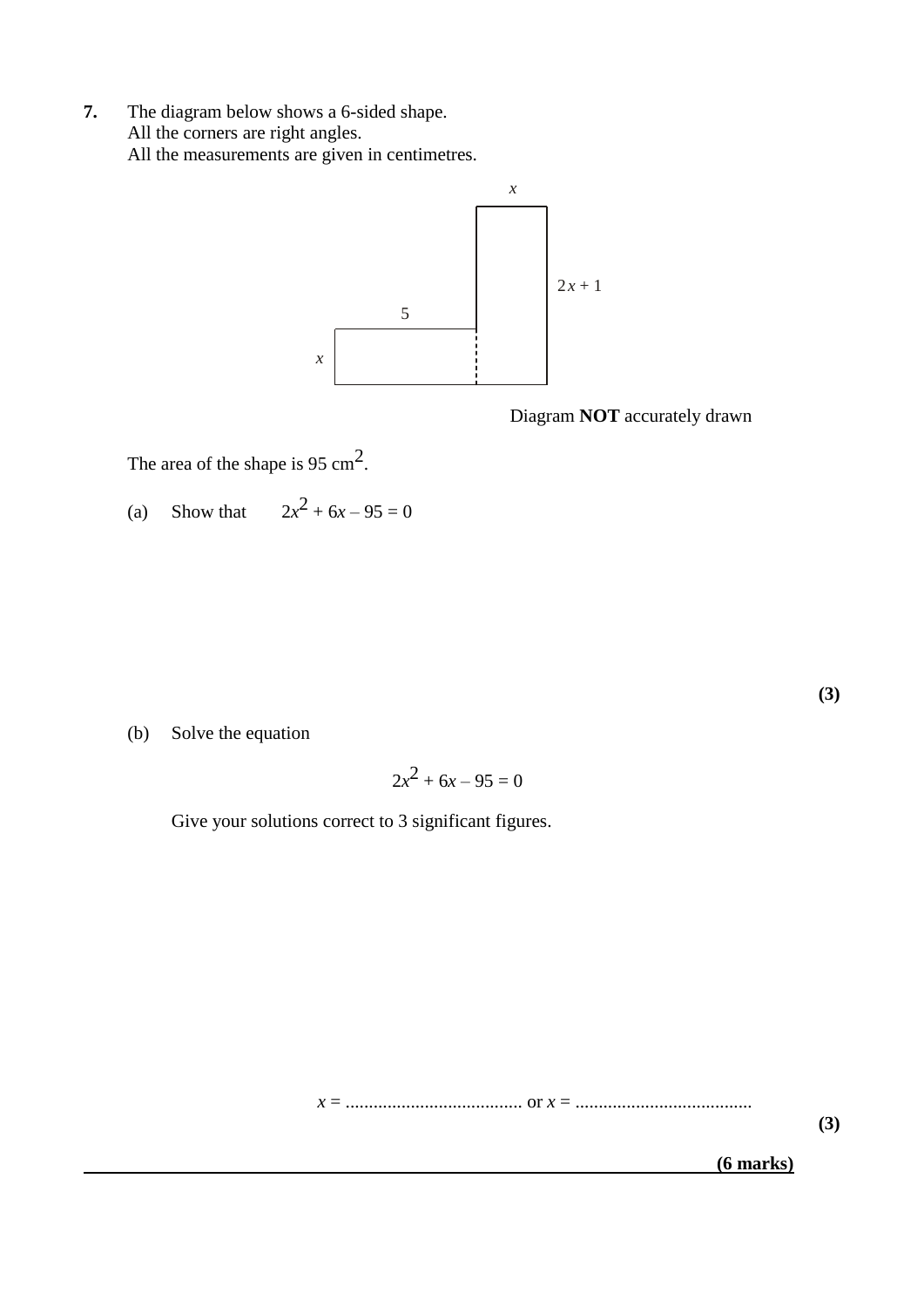**8.** The diagram below shows a 6-sided shape.

All the corners are right angles.

All measurements are given in centimetres.



Diagram NOT<br>accurately drawn

The area of the shape is  $25 \text{ cm}^2$ .

(a) Show that 
$$
6x^2 + 17x - 39 = 0
$$

(b) (i) Solve the equation

$$
6x^2 + 17x - 39 = 0
$$

*x* = …………… or *x* = ……………

(ii) Hence work out the length of the longest side of the shape.

………………..cm

**(4)**

**(3)**

 **(7 marks)**